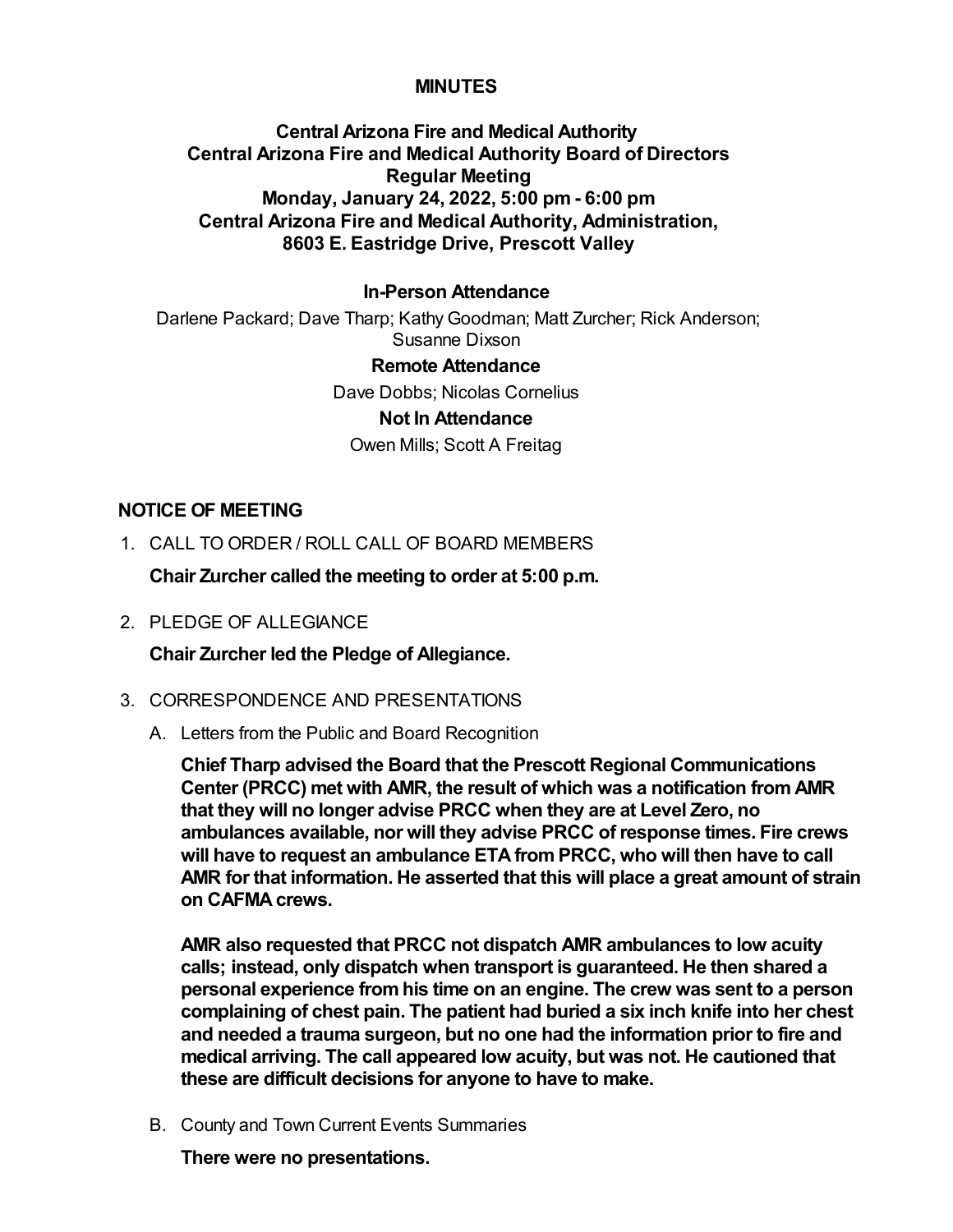4. REPORTS

Reports are informational only. Any item articulated in the reports is subject to clarification, discussion, and direction by the Board; no action will be taken.

A. Board Member Reports

**Director Packard reported that she recently rode with Engine 59 and was able to see not only what the engineers do on a daily basis, but also what they are capable of doing when the engine has difficulty.**

B. Division Reports

**Chief Tharp had nothing more to add.**

5. CALL TO THE PUBLIC

## **There were no public comments.**

- 6. CONSENT AGENDA
	- A. Approve Regular Session Minutes December 16, 2021
	- B. Approve Executive Session Minutes December 16, 2021
	- C. Approve Special Meeting Minutes December 28, 2021
	- D. Approve General Fund Financial Statements
	- E. Approve Fire Protection Agreements: Nyhart, Jones, Silva, DuCharme, Turtchin, and Narvesen (3)

### **Motion to approve the Consent Agenda.**

Move: Rick Anderson Second: Darlene Packard Status: Passed

Yes: Dave Dobbs, Darlene Packard, Matt Zurcher, Rick Anderson

### 7. VOTE TO GO INTO EXECUTIVE SESSION

#### **Motion to go into Executive Session at 5:05 p.m.**

Move: Darlene Packard Second: Rick Anderson Status: Passed

Yes: Dave Dobbs, Darlene Packard, Matt Zurcher, Rick Anderson

- A. Legal Advice Pursuant to A.R.S. §38-431.03(A)(4) Regarding The Radio Guy LLC Sublease Agreement
- B. Legal Advice Pursuant to A.R.S. §38-431.03(A)(4) Regarding SpeedConnect Sublease Agreement
- 8. OLD BUSINESS
	- A. Discussion and Possible Action Regarding the Radio Guy LLC Sublease Agreement

**Reconvened into Open Session at 5:46 p.m.**

**Chair Zurcher directed Attorney Cornelius to proceed as discussed in order to ready the contract.**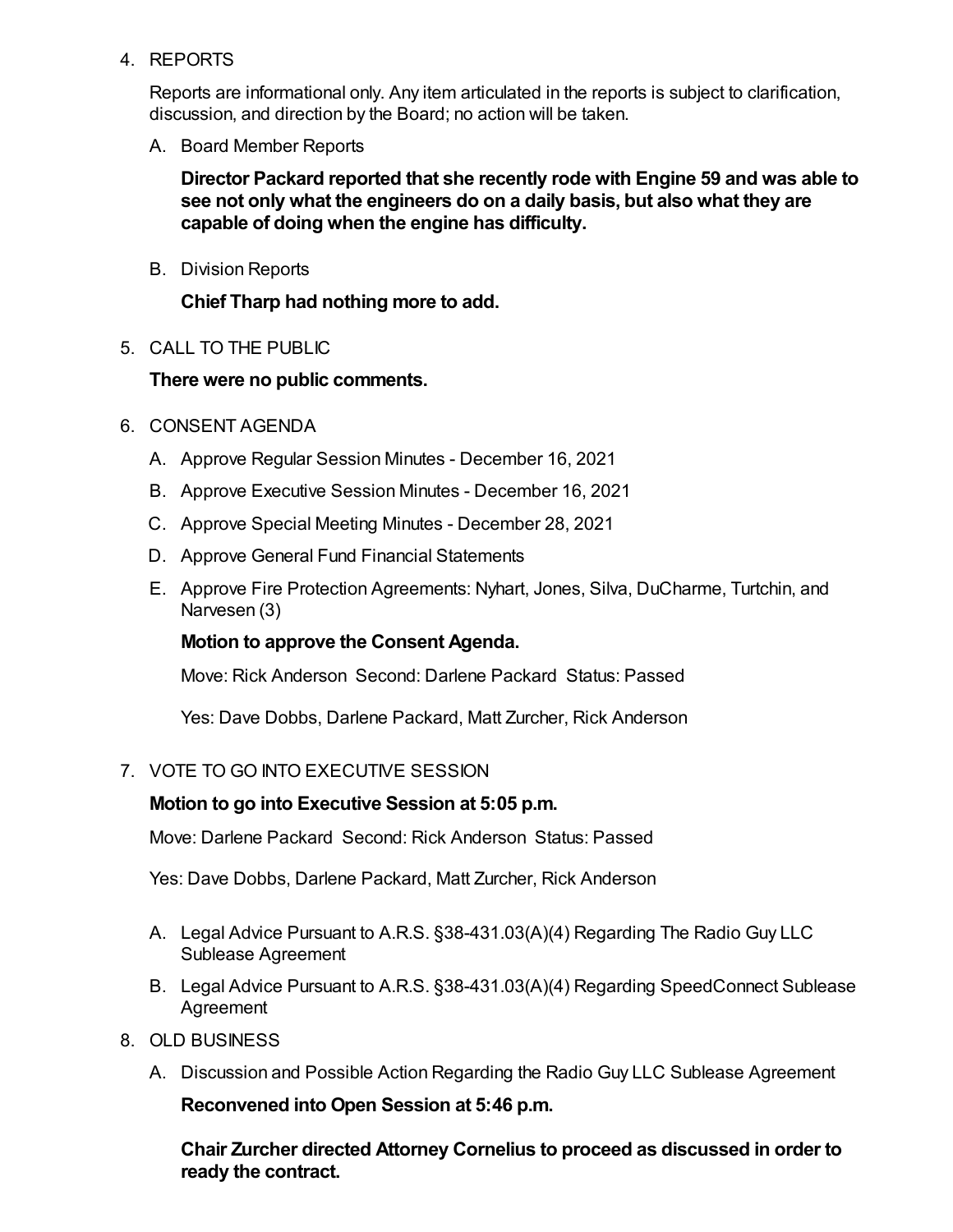B. Discussion and Possible Approval of RFQ for Legal Services for the PSPRS Local Board

**Attorney Cornelius reminded the Board that due to legislative changes, the PSPRS Local Board must retain their own legal counsel, separate from the agency.**

### **Motion to approve an RFQ for legal services for the PSPRS Local Board.**

Move: Darlene Packard Second: Rick Anderson Status: Passed

Yes: Dave Dobbs, Darlene Packard, Matt Zurcher, Rick Anderson

- 9. NEW BUSINESS
	- A. Discussion and Possible Ratification of December 28, 2021 Board Approval of Three (3) Stryker Stretchers and Accessories in the Amount of \$56,082.00 Plus Tax and Freight Using Current Budgeted Funds and Contingency, if Necessary

**Chief Tharp explained that this item was agendized on the December 28th, 2021 agenda and must now be ratified.** 

## **Motion to ratify spending \$56,082.00 plus tax and freight using current budgeted funds and contingency, if necessary, for three Stryker stretchers and accessories.**

Move: Darlene Packard Second: Rick Anderson Status: Passed

Yes: Dave Dobbs, Darlene Packard, Matt Zurcher, Rick Anderson

B. Discussion and Possible Approval of SpeedConnect Sublease Agreement

**Chair Zurcher recused himself.**

**Clerk Packard directed Attorney Cornelius to proceed as discussed in order to ready the contract.**

C. Discussion and Possible Approval of Resolution 2022-01 and Adoption of Fee Schedule

**Chief Tharp explained proposed changes to the annual fee schedule, including changes for the Prevention Division and a change to Fire Protection Contracts.**

### **Motion to approve Resolution 2022-01 which is the Adoption of the Fee Schedule.**

Move: Rick Anderson Second: Darlene Packard Status: Passed

Yes: Dave Dobbs, Darlene Packard, Matt Zurcher, Rick Anderson

D. Discussion and Possible Approval to Submit SAFER Grant for Five New Firefighter **Positions** 

**Chief Tharp requested that the Board consider allowing the Agency to apply for a SAFER grant for five firefighters in order to bolster our numbers due to NFPA**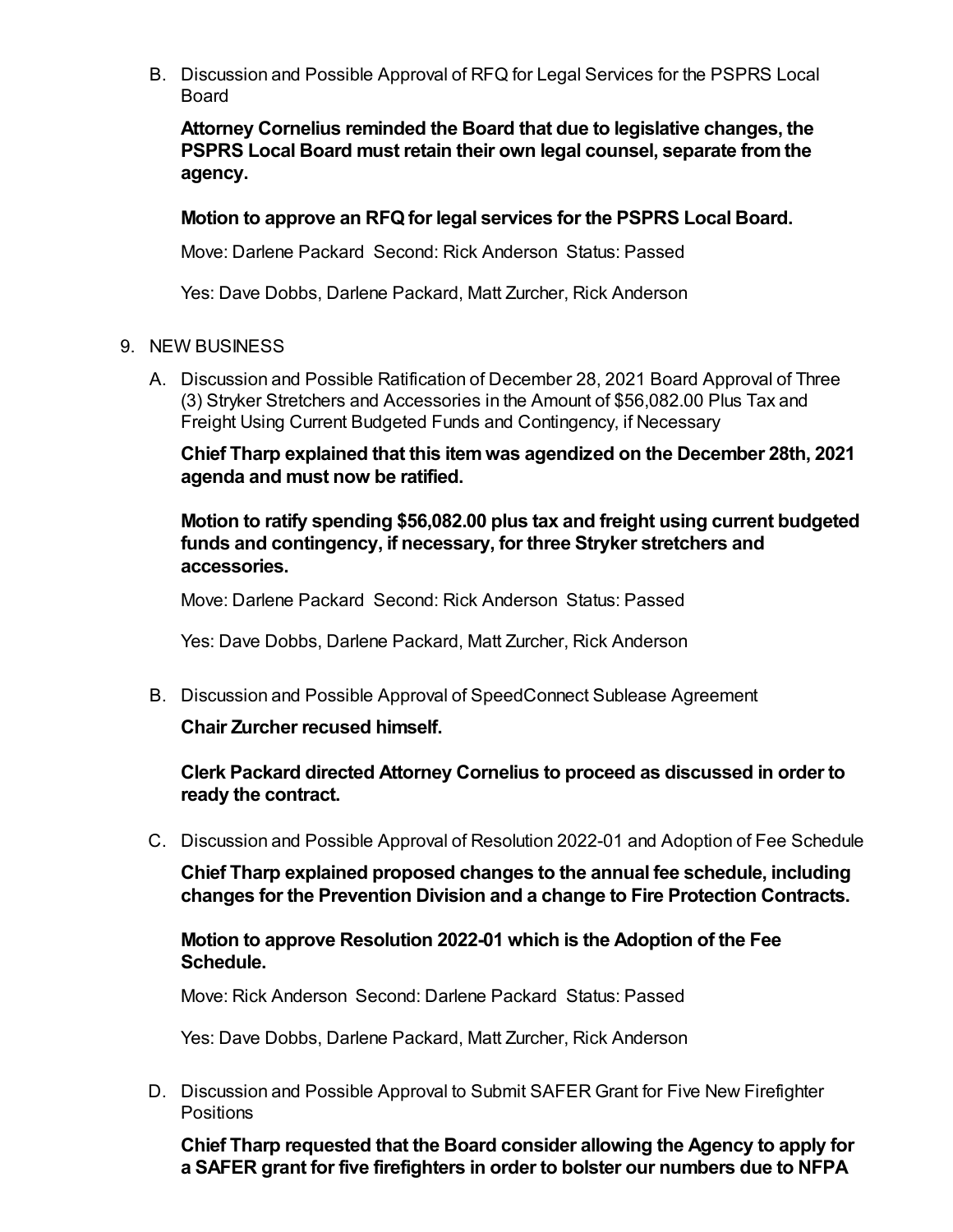**requirements. He further explained how the funding works.** 

**Chair Zurcher stated that any time CAFMA has the opportunity to apply for a SAFER grant, he feels the Agency should.**

**Direction to Staff is to submit the SAFER grant.**

E. Discussion and Possible Approval of End of the Fiscal Year 2021 Excess General Fund Transfer of \$1,255,459 to the Capital Reserve Account

**Chief Tharp explained that this is an annual transfer request; the amount is determined after the audit is complete. These funds being placed in the capital reserve account allow us to purchase equipment without raising the tax rate.** 

**Motion to approve the transfer of \$1,255,459 from the General Fund transfer to the Capital Reserve Account.**

Move: Darlene Packard Second: Rick Anderson Status: Passed

Yes: Dave Dobbs, Darlene Packard, Matt Zurcher, Rick Anderson

### 10. ADJOURNMENT

# **Motion to adjourn at 5:55 p.m.**

Move: Rick Anderson Second: Darlene Packard Status: Passed

Yes: Dave Dobbs, Darlene Packard, Matt Zurcher, Rick Anderson

**Signature indicating approval on next page.**